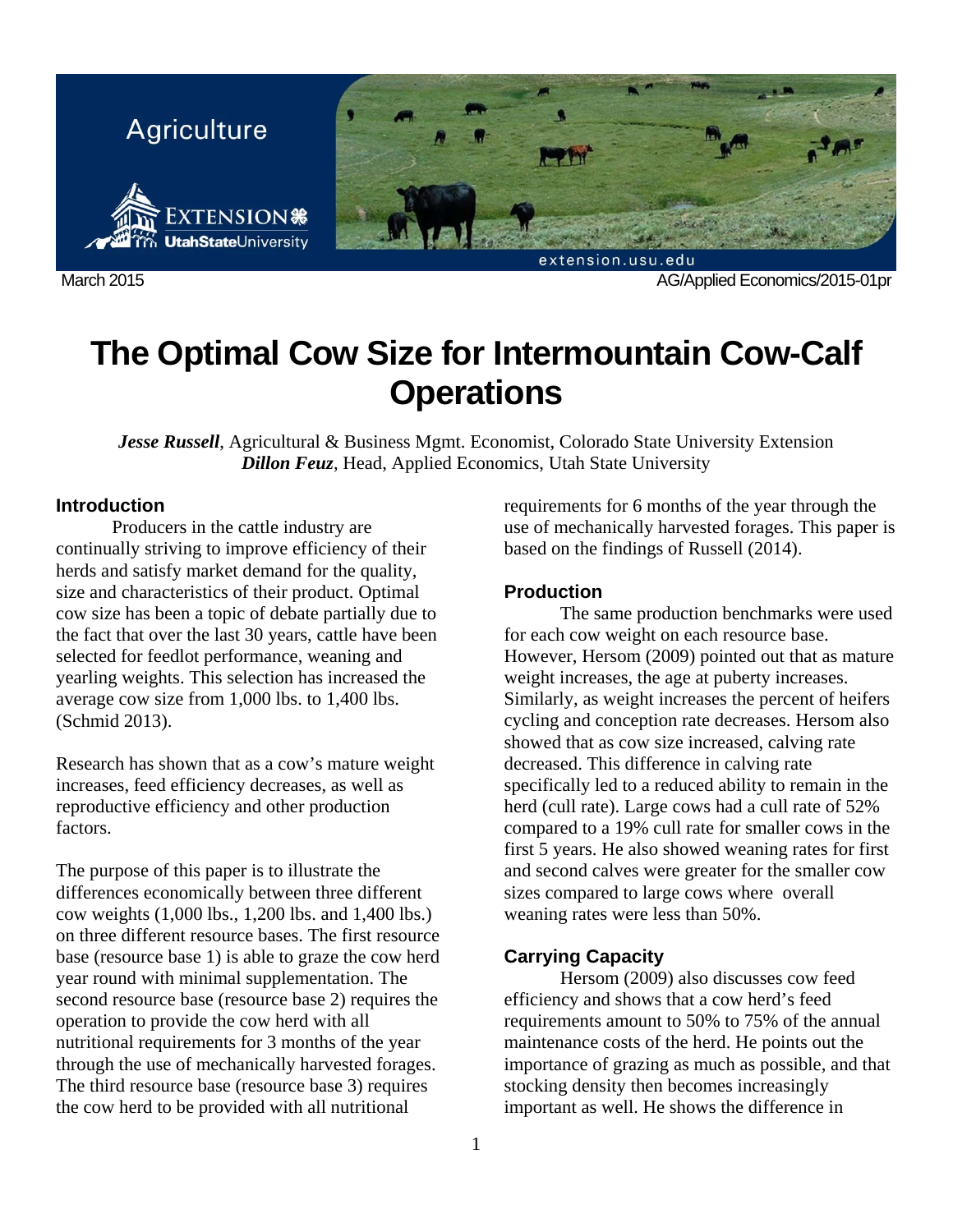nutrient requirements for a 1,000 lb. cow and a 1,200 lb. cow during early lactation (3 months after calving), at weaning (7 months before calving), and late gestation (1 month before calving). Hersom showed that no matter the stage of production the heavier cow always requires a larger quantity of dry matter as well as total digestible nutrients and crude protein.

Because of narrowing profit margins and increasing costs, cattle producers must evaluate their management practices. Riggs (2009) noted that maintenance requirements of the cow account for about 70% of the feed consumed, leaving the remaining 30% for production. This means the 70% of feed used for maintenance provides no economic returns.

Dhuyvetter (2009) showed the difference in the weaning weights as a percentage of a cow's body weight. A 1,000 lb. cow will wean approximately 48.5% of her body weight, a 1,200 lb. cow will wean 45.8% of her body weight and a 1,400 lb. cow will only wean 43.6% of her body weight. Dhuyvetter also illustrates the points: as cow body weight increases 1) stocking rate decreases; 2) calf weaning rate increases; but 3) the percentage of the cow's body weight weaned decreases.

The most accepted method of calculating carrying capacity is done by calculating an animal unit equivalent (AUE). The formula for determining an AUE is as follows:

Animal Unit Equivalent (AUE) (Live animal weight) $^{0.75}$  $=\frac{(200 \text{ million})}{1,000^{0.75}}$ 

Using this formula the animal unit equivalents were found for each weight and class of animal during the grazing season, as shown in Table 1.

| Table 1. Animal Unit Equivalents. |
|-----------------------------------|
|-----------------------------------|

| Cow Wt.                      | $1,000$ lb. | $1,200$ lb. | $1,400$ lb. |  |
|------------------------------|-------------|-------------|-------------|--|
| Cows                         |             | 1.15        | 1.29        |  |
| First-Calf<br><b>Heifers</b> | 0.9         | 1.02        | 1.13        |  |
| Replacement<br>Heifers       | 0.79        | 0.89        | 0.99        |  |

Table 2 shows the difference in carrying capacity of an operation that is able to run 500 mother cows weighing 1,200 lb., 92 first-calf heifers and 100 replacement heifers. The same operation is able to run 74 more 1,000 lb. mother cows and 54 fewer 1,400 lb. mother cows on the same resource base.

|  |  | Table 2. Carrying Capacity. |
|--|--|-----------------------------|
|--|--|-----------------------------|

| Cow Wt.                       | $1,000$ lb. | $1,200$ lb. | $1,400$ lb. |
|-------------------------------|-------------|-------------|-------------|
| Cows                          | 574         | 500         | 446         |
| First-Calf<br><b>Heifers</b>  | 106         | 92          | 82          |
| Replacement<br><b>Heifers</b> | 115         | 100         | 89          |

# **Expenses**

The resources that are available to an operation will largely determine feed expenses. However mature cow weight also plays a role. Russell (2014) shows that supplement costs per head for hay and range cubes (protein) increase with body weight in all cases. When charged for federal and state grazing permits on a true Animal Unit Month (AUM) basis, the lighter cows have a lower feed cost and a higher total cost. However, as illustrated in Table 3, the higher total cost is due to the increased number of lighter cows a given resource base is able to sustain.

**Table 3.** Costs When Charged on a True AUM Basis.

| Cow Weight             | $1,000$ lb. | $1,200$ lb. | 1,400 lb. |  |
|------------------------|-------------|-------------|-----------|--|
| All Animals            | 795         | 692         | 617       |  |
| <b>Resource Base 1</b> |             |             |           |  |
| <b>Fixed Cow</b>       |             |             |           |  |
| Cost                   | \$106,756   | \$93,023    | \$82,927  |  |
| <b>Feed Costs</b>      | \$201,018   | \$202,640   | \$205,600 |  |
| <b>Total Costs</b>     | \$307,774   | \$295,663   | \$288,527 |  |
| Cost per Head          | \$387.14    | \$427.26    | \$467.63  |  |
| <b>Resource Base 2</b> |             |             |           |  |
| <b>Fixed Cow</b>       |             |             |           |  |
| Cost                   | \$113,340   | \$98,760    | \$88,042  |  |
| <b>Feed Costs</b>      | \$251,686   | \$253,585   | \$255,404 |  |
| <b>Total Costs</b>     | \$365,026   | \$352,345   | \$343,445 |  |
| Cost per Head          | \$459.15    | \$509.17    | \$556.64  |  |
| <b>Resource Base 3</b> |             |             |           |  |
| <b>Fixed Cow</b>       |             |             |           |  |
| Cost                   | \$119,296   | \$103,950   | \$92,830  |  |
| <b>Feed Costs</b>      | \$292,152   | \$293,711   | \$295,788 |  |
| <b>Total Costs</b>     | \$411,448   | \$397,660   | \$388,618 |  |
| Cost per Head          | \$517.54    | \$574.65    | \$629.85  |  |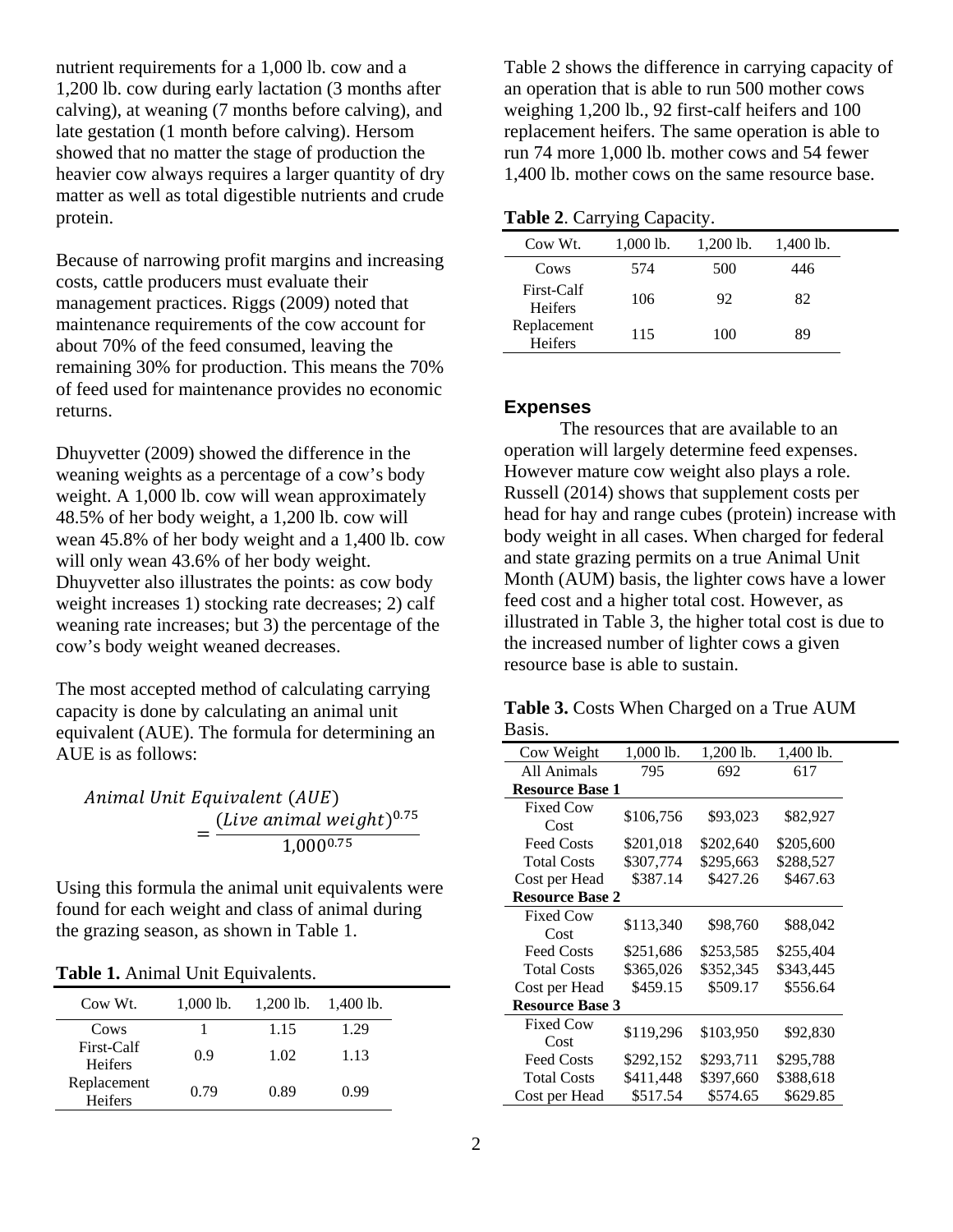Table 4 shows that when an operation is charged for federal and state grazing permits on a per head basis, as is the normal practice, the heavier cows have the higher feed costs and total costs. These points drive us to examine revenues from nine different options

**Table 4.** Costs When Charged on a per Head Basis.

| Cow Weight               | $1,000$ lb.            | $1,200$ lb. | 1,400 lb. |  |
|--------------------------|------------------------|-------------|-----------|--|
| All Animals              | 692                    | 692         | 692       |  |
|                          | <b>Resource Base 1</b> |             |           |  |
| <b>Fixed Cow</b><br>Cost | \$93,023               | \$93,023    | \$93,023  |  |
| <b>Feed Costs</b>        | \$175,687              | \$191,772   | \$209,135 |  |
| <b>Total Costs</b>       | \$268,710              | \$284,794   | \$302,158 |  |
| Cost per Head            | \$388.31               | \$411.55    | \$436.64  |  |
| <b>Resource Base 2</b>   |                        |             |           |  |
| <b>Fixed Cow</b><br>Cost | \$98,760               | \$98,760    | \$98,760  |  |
| <b>Feed Costs</b>        | \$219,837              | \$246,484   | \$272,285 |  |
| <b>Total Costs</b>       | \$318,597              | \$345,244   | \$371,045 |  |
| Cost per Head            | \$460.40               | \$498.91    | \$536.19  |  |
| <b>Resource Base 3</b>   |                        |             |           |  |
| <b>Fixed Cow</b><br>Cost | \$103,950              | \$103,950   | \$103,950 |  |
| <b>Feed Costs</b>        | \$255,097              | \$289,300   | \$322,211 |  |
| <b>Total Costs</b>       | \$359,047              | \$393,250   | \$426,161 |  |
| Cost per Head            | \$518.85               | \$568.28    | \$615.84  |  |

#### **Revenue**

Since calf revenue generally represents 75% to 90% of operating revenue it is imperative to raise calves that maximize revenues while minimizing expenses (optimize net returns). It is also important to understand that lighter calves tend to sell for a higher price per pound than heavier calves, while heavier calves tend to bring greater revenue per head than the lighter calves. Furthermore, price per head for cull animals generally increases with body weight.

However as carrying capacity goes up so does the number of cattle culled. At first glance one may think that selling the larger animal will generate the greatest net return, but considering the difference in stocking rate on a fixed resource base this does not always hold true.

Based on the stocking rate for a given resource base, the number of calves weaned at a 90% weaning rate is illustrated in Table 5. This table also shows calf weight based on mature cow weight. The

amount of revenue generated by an operation will also depend on retention of calves for growing and/or heifer development. Table 5 shows a larger number of light weight calves will generate more revenue.

**Table 5.** Calves Weaned and Weaning Weight.

| Cow<br>Weight             | 1,000 lb. | 1,200 lb. | 1,400 lb. |
|---------------------------|-----------|-----------|-----------|
| <b>Steers</b>             |           |           |           |
| Calf                      | 500       | 565       | 630       |
| Weight                    |           |           |           |
| Weaned                    | 306       | 266       | 238       |
| Calves                    |           |           |           |
| \$/lb.                    | \$1.45    | \$1.33    | \$1.28    |
| Steer                     | \$221,850 | \$199,886 | \$191,923 |
| Revenue                   |           |           |           |
| <b>Heifers</b>            |           |           |           |
| Calf                      | 470       | 535       | 590       |
| Weight                    |           |           |           |
| Weaned                    | 306       | 266       | 238       |
| Calves                    |           |           |           |
| \$/lb.                    | \$1.29    | \$1.23    | \$1.21    |
| Heifer                    | \$185,528 | \$175,041 | \$169,908 |
| Revenue                   |           |           |           |
| <b>Steers and Heifers</b> |           |           |           |
| Total Calf<br>Revenue     | \$407.378 | \$374,927 | \$361,831 |

## **Net Returns**

When grazing fees are charged on a true AUM basis, Russell (2014) shows the lighter cattle generating the greatest net return for all resource bases even though resource base three had a negative return for all cow sizes (Table 6). Table 7 shows the differences in net returns on a per cow basis when grazing fees are charged on a per head basis as is more typically the case.

**Table 6.** Net Returns per Cow When Charged on a True AUM Basis.

| Cow Wt.                | 1,000 lb. | $1,200$ lb. | 1,400 lb. |
|------------------------|-----------|-------------|-----------|
| Cows Bred              | 680       | 592         | 528       |
| <b>Resource Base 1</b> |           |             |           |
| Net Return Per         | \$ 51.30  | \$ 39.28    | \$ 36.73  |
| C <sub>0</sub>         |           |             |           |
| <b>Resource Base 2</b> |           |             |           |
| Net Return Per         | \$135.50  | \$135.03    | \$140.74  |
| C <sub>0</sub>         |           |             |           |
| <b>Resource Base 3</b> |           |             |           |
| Net Return Per         | (\$16.96) |             | (S47.63)  |
| Cow                    |           | $(\$37.26)$ |           |